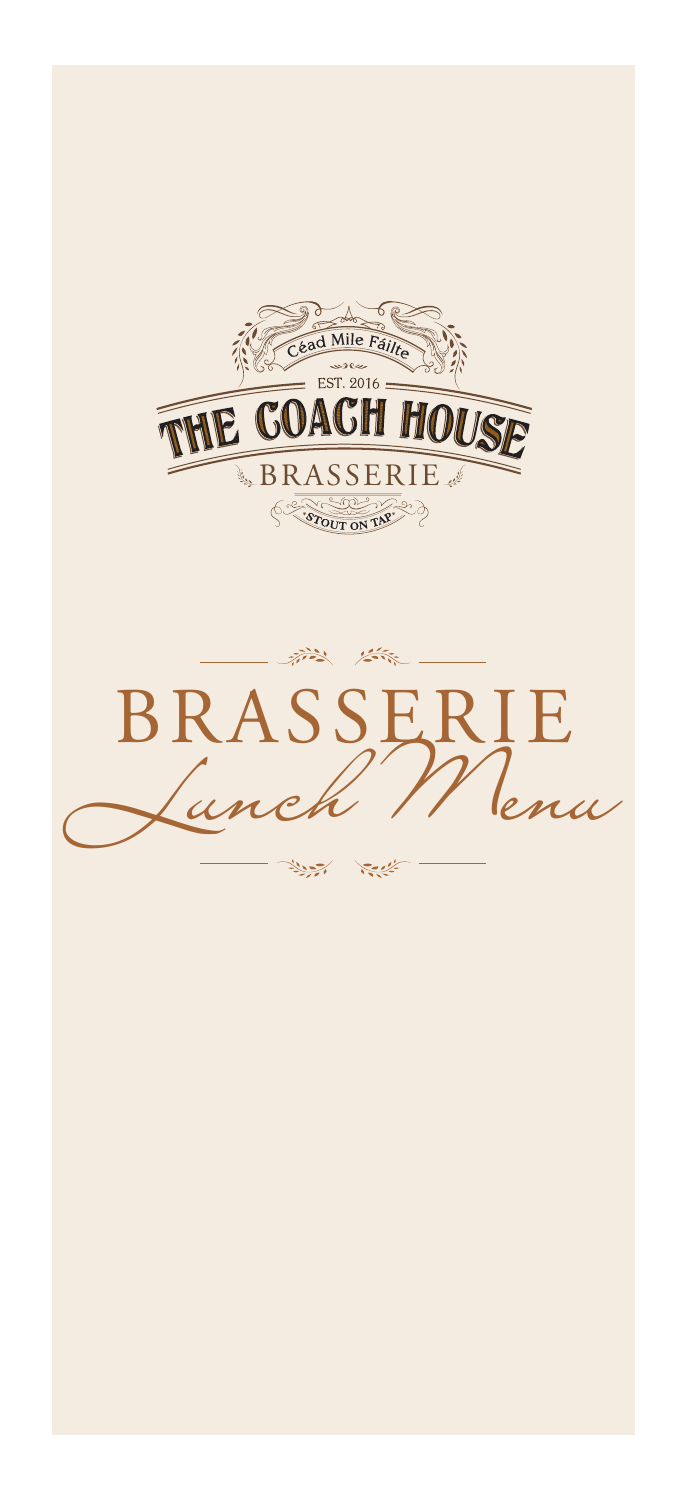### STARTERS, SALADS, SOUPS  $-\frac{1}{\sqrt{2}}\sum_{i=1}^n\frac{1}{\sqrt{2}}\sum_{j=1}^n\frac{1}{\sqrt{2}}\sum_{j=1}^n\frac{1}{\sqrt{2}}\sum_{j=1}^n\frac{1}{\sqrt{2}}\sum_{j=1}^n\frac{1}{\sqrt{2}}\sum_{j=1}^n\frac{1}{\sqrt{2}}\sum_{j=1}^n\frac{1}{\sqrt{2}}\sum_{j=1}^n\frac{1}{\sqrt{2}}\sum_{j=1}^n\frac{1}{\sqrt{2}}\sum_{j=1}^n\frac{1}{\sqrt{2}}\sum_{j=1}^n\frac{1}{\sqrt{2}}\$

Lemon Pepper Roasted Chicken Caesar Salad €12.95 Crispy Bacon, Baby Gem Lettuce, Parmesan Shavings Herb Croutons & Caesar Dressing *Contains 1, 2, 3, 5, 7, 9*

Soup of The Day €7.00 Always Fresh, Always Vegetarian, Gluten & Dairy-Free *Contains 4* Homemade Brown Bread *Contains 1, 2, 5*

> Seafood Chowder €9.95 Homemade Brown Bread *Contains 1, 2, 4, 8, 9*

Antipasto €10.95 Selection of Cured Meats & Cheeses, Kalamata Olives, Sun Ripened Tomato Tapenade, Roasted Vegetable *Contains 1, 2, 7, 12*

> Crispy Chilli Chicken Wings €10.95 Homemade Louisiana Butter Wing Sauce, Celery, Blue Cheese Mayo Dip *Contains 2, 3, 4, 5*

Vine Tomato & Goats Cheese Bruschetta €10.95 Roasted Cherry Vine Tomatoes Seasonal Leaves & Herb Oil *Contains 1, 2, 7*

#### SANDWICHES Served Until 5pm

 $\frac{1}{\sqrt{2\pi}}$ 

Sourdough Club Sandwich €14.95 Grilled Chicken, Bacon Strips, Egg, Red Onion, Tomato, Cheddar Cheese, Mayonnaise & French Fries *Contains 1, 2, 3, 5, 7, 12*

#### Chicken Caesar Wrap €14.95

Baby Gem, Parmesan Dressing, Crispy Bacon, Chicken Goujons & French Fries *Contains 1,2, 3, 5, 9, 12*

**If you have an allergy or intolerance to any food substance, please inform your server and we will do our utmost to accommodate your request.**

> **Allergens: 1 = Wheat, 2 = Milk, 3 = Mustard, 4= Celery, 5 = Eggs, 6= Nuts, 7= Soybean, 8 = Crustacean, 9 = Fish, 10 = Mollusc, 11 = Sesame Seeds, 12 = Sulphur Dioxide and Sulphites ,13 = Peanuts, 14 = Lupin**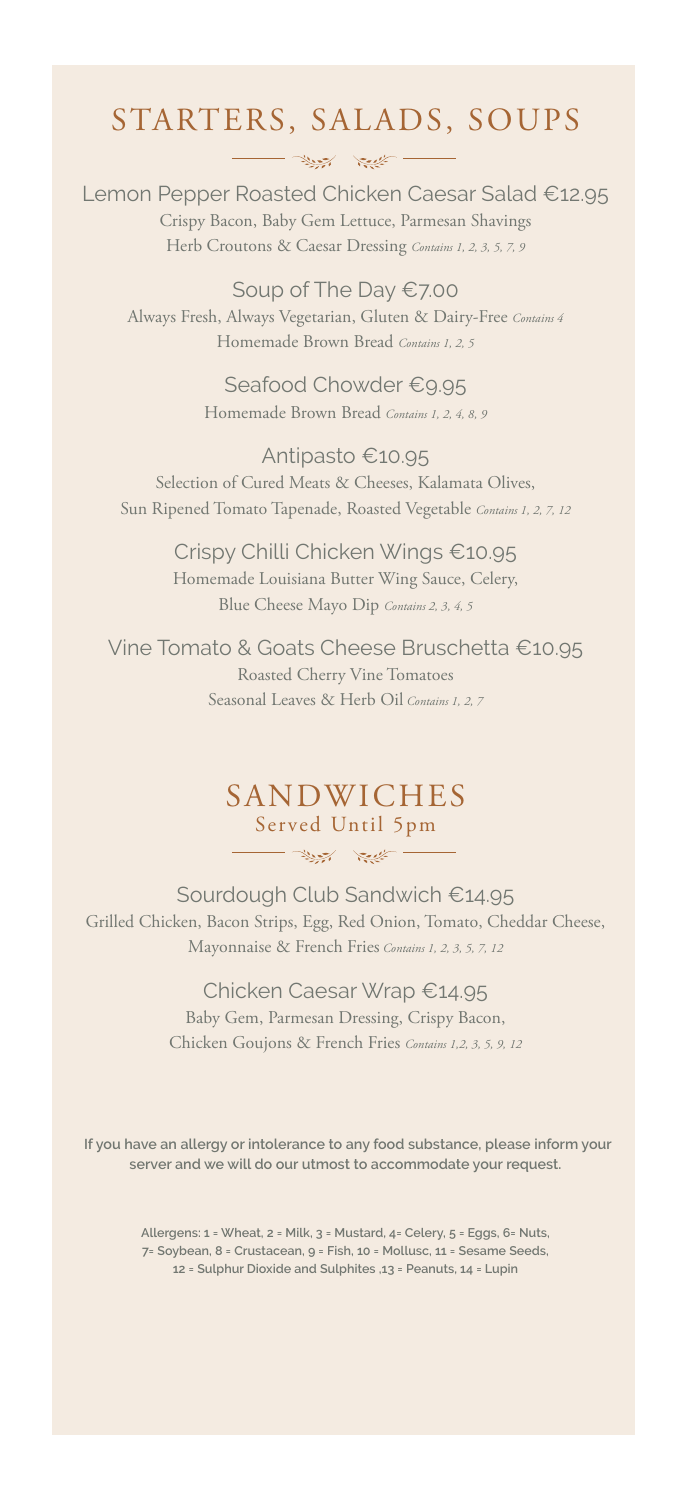## COACH HOUSE BURGERS

 $\frac{1}{\sqrt{2\pi}}\sum_{n=1}^{\infty}\frac{1}{n^2} \sum_{n=1}^{\infty}\frac{1}{n^2} \sum_{n=1}^{\infty}\frac{1}{n^2} \sum_{n=1}^{\infty}\frac{1}{n^2} \sum_{n=1}^{\infty}\frac{1}{n^2} \sum_{n=1}^{\infty}\frac{1}{n^2} \sum_{n=1}^{\infty}\frac{1}{n^2} \sum_{n=1}^{\infty}\frac{1}{n^2} \sum_{n=1}^{\infty}\frac{1}{n^2} \sum_{n=1}^{\infty}\frac{1}{n^2} \sum_{n=1}^$ 

8oz Chargrilled Beef Burger €17.95 Glazed Brioche Bun, Crispy Bacon, Cheddar Cheese, Plum Tomato, Gem Lettuce, Side Salad & French Fries *Contains 1, 2, 3, 5, 7, 9, 12*

Buttermilk Fried Spiced Chicken Burger €17.95 Glazed Brioche Bun, Gem Lettuce, Plum Tomato, Cheddar Cheese, Onion Jam, Dill Pickle Aioli, Side Salad & French Fries *Contains 1, 2, 3, 5, 7, 12*

> Philly Steak Sandwich €18.95 Barbeque Fried Irish Beef Strips, Onion & Green Peppers Mozzarella Cheese, Side Salad & French Fries *Contains 1, 2, 7, 12*

> > Add Truffle Fries €2.50

#### MAIN COURSES  $\frac{1}{\sqrt{2\pi}}\int_{0}^{\infty}\frac{1}{\sqrt{2\pi}}\left( \frac{1}{\sqrt{2\pi}}\frac{1}{\sqrt{2\pi}}\right) \frac{dx}{\sqrt{2\pi}}dx$

Chargrilled Teriyaki & Sesame Salmon €19.95 Stir Fried Noodles, Bok Choi & Swiss Chard Toasted Sesame Seeds, Fresh Lime *Contains 1, 5, 9, 11, 12*

> 12oz Prime Sirloin Steak €28.95 Sautéed Onion & Mushrooms, Pepper Sauce, Side Salad & French Fries **Add Truffle Fries €2.50** *Contains 2, 4*

Sweet Potato & Coconut Curry €16.95 Chickpea, Steamed Basmati Rice, Naan Bread **Add Chicken €2.95** *Contains 1, 4, 7, 8*

Tomato & Vegetable Linguine €18.95 Parmesan Grilled Chicken, Herb Pesto Garlic Bread *Contains 1, 2, 4, 7, 8*

Char Grilled Aubergine €16.95 (V) Wilted Baby Gem Lettuce, Heirloom Tomato & Tofu Salad Sweet Soy & Coriander Dressing *Contains 7, 12*

#### Side Orders €4.00

Seasonal Vegetables *Contains 2* Seasonal Side Salad French Fries Sweet Potato Fries Truffle, Parmesan Fries *Contains 2* €6.50 Coleslaw *Contains 3. 5, 12* € 2.50

**Allergens: 1 = Wheat, 2 = Milk, 3 = Mustard, 4= Celery, 5 = Eggs, 6= Nuts, 7= Soybean, 8 = Crustacean, 9 = Fish, 10 = Mollusc, 11 = Sesame Seeds, 12 = Sulphur Dioxide and Sulphites ,13 = Peanuts, 14 = Lupin**